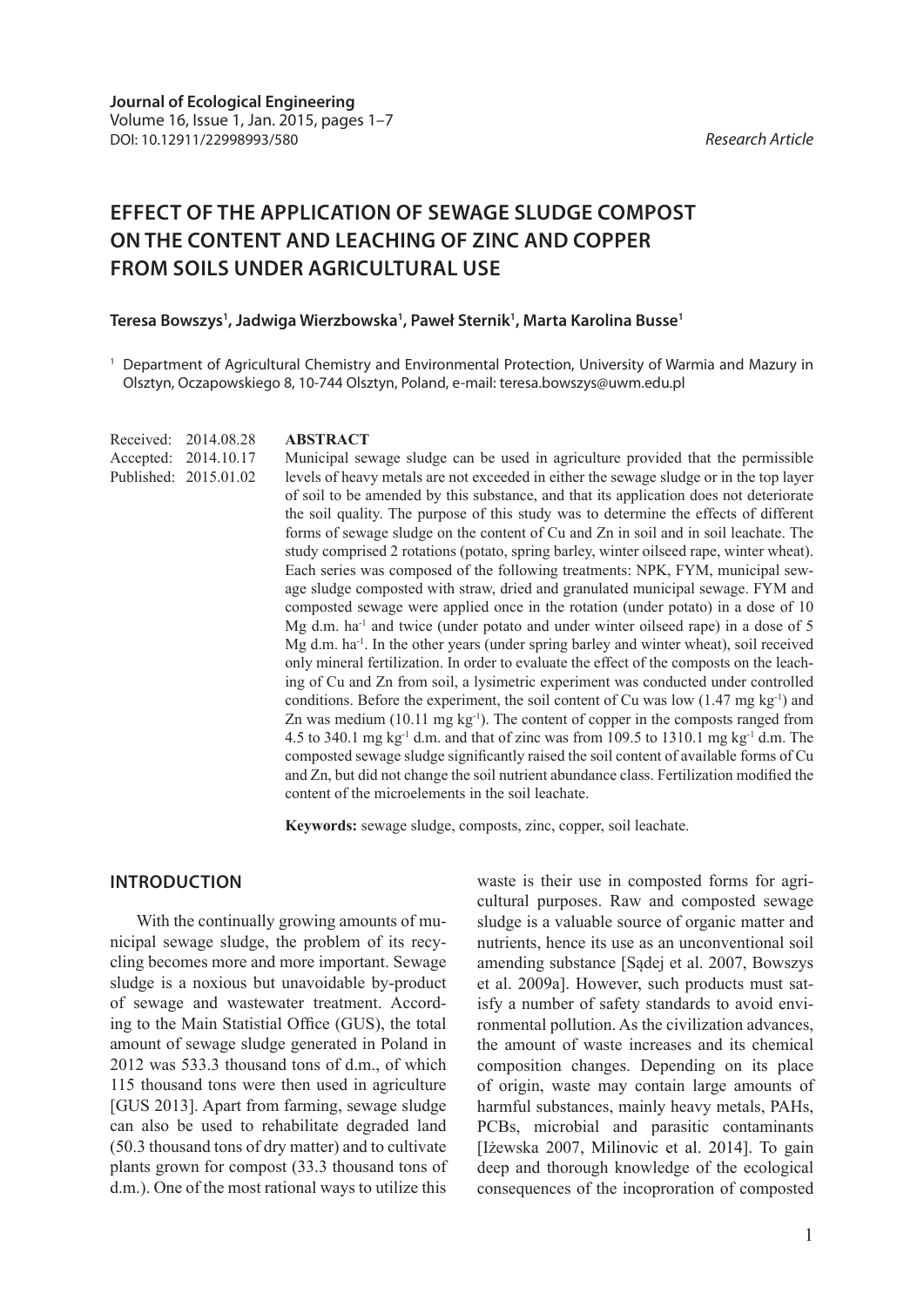waste to soil, it is necessary to complete a broad range of basic and experimental studies, which will enable us to work out guidelines for rational and safe application of composts.

The purpose of this study was to determine the influence of different forms of sewage sludge on the content of Cu and Zn in soil and in soil leachate.

## **MATERIAL AND METHODS**

The experiments comprised 2 rotation cycles: potato, spring barley, winter oilseed rape, winter wheat, run in the years 2004–2007 and 2008–2011. The following treatments were tested: NPK; FYM10, 2×5 Mg d.m.∙ha-1; municipal sewage sludge composted with straw 10, 2×5 Mg d.m.∙ha-1; sewage sludge composted alone 10, 2×5 Mg d.m.∙ha-1; dried and granulated sewage sludge 10, 2×5 Mg d.m.∙ha-1. FYM and sewage sludge composts used in a dose of 10 Mg d.m.∙ha-1 were applied once in a rotation cycle, under potato (in 2004 and 2008), while the doses of 5 Mg d.m.∙ha-1 were given twice, under potato (2004, 2008) and under winter oilseed rape (2006, 2010). In other years, the crops were nourished only with mineral fertilizers: spring barley in 2005 and 2009, and winter wheat in 2007 and 2011. On the plots with FYM and organic substances, nitrogen was balanced depending on the N-total content in the soil. The effect of composts on the potential volume of leached Cu and Zn was assessed in a model lysimetric experiment, carried out under controlled conditions. Soil samples from each rotation were collected after wheat harvest, from three layers of the soil horizon: 0–30 cm, 31–60 cm and 61–90 cm. The total amount of water used for leaching corresponded to the average annual amount of atmospheric precipitation in the Province of Warmia and Mazury (605 mm).

The experiment was set up on proper brown podzolic soil developed from light boulder clay, which belonged to good wheat complex (2A gp. gc:gl) [*Systematyka* ... 2011]. Before the experiment, the soil was low in available (in 1 mol HCl∙dm-3) forms of copper (1.47 mg∙kg-1) and moderately high in zinc (10.11 mg∙kg-1). The content of Cu in composts ranged from 4.5 to 340.1 mg·kg-1 d.m., Zn from 109.5 to 1310.1 mg·kg-1 d.m., and its pH was 5.04 to 1 mol KCl∙dm-3.

Methods of chemical analyses: Zn and Cu in soil after extraction in 1 mol HCl∙dm-3 and in

leachate were determined with the atomic absorbance spectrophotometric (AAS) method.

The results of chemical analyses were processed statistically with a software package Statistica 10Ò. The significance of differences between the data was verified by the Tukey's HSD (Honestly Signifficant Differences) test at the level of significance  $\alpha$ =0.05.

# **RESULTS AND DISCUSSION**

The content of zinc in soil in the subsequent years of the research was similar and ranged on average from 6.41 to 15.14 mg⋅kg<sup>-1</sup> (Tables 1, 2).

In both rotations, the highest concentration of zinc in soil was found after the harvest of winter oilseed rape (15.14 mg⋅kg<sup>-1</sup> and 13.59 mg⋅kg<sup>-1</sup>), which had been treated with 5 Mg d.m.∙ha-1 of FYM and composts. In the first rotation, soil fertilized with dried and granulated sewage sludge was significantly the most abundant of Zn among all the treatments where organic materials had been applied. It was also found out that after each four years of the research, compared to the NPK and FYM fertilization regimes, significatly more Zn was found in soil fertilized with composted sewage sludge (with and without straw) and with dried and graulated sewage sludge. In turn, the frequency of soil application of the examined materials, i.e. once or twice in a rotation cycle, did not have any significant effect on the zinc content.

In the first rotation, the content of copper in soil was differentiated by the year and type of applied fertilizers and composts, ranging from 1.30 to 2.94 mg∙kg-1 (Table 3).

In the second rotation cycle, however, there were much fewer significant dependences between the experimental factors, and the cotent of copper ranged from 1.38 to 2.76 mg∙kg-1 (Table 4). In the first year of the experiment, the average content of copper in soil was 1.51 mg Cu∙kg-1, increasing significantly up to 1.98 mg∙kg-1 in the fourth year of the cycle. In 2008 (1st year of the second cycle), the soil already contained an average of 1.65 mg Cu∙kg-1, and a significant increase relative to this value was not achieved until four years afterwards (2.27 mg∙kg-1). After the first four years of the research, significantly more Cu – relative to its content in soil fertilized with FYM – was found in soil enriched with sewage sludge composts (with straw +4% and without straw  $+16\%$ ) and with dried and granulated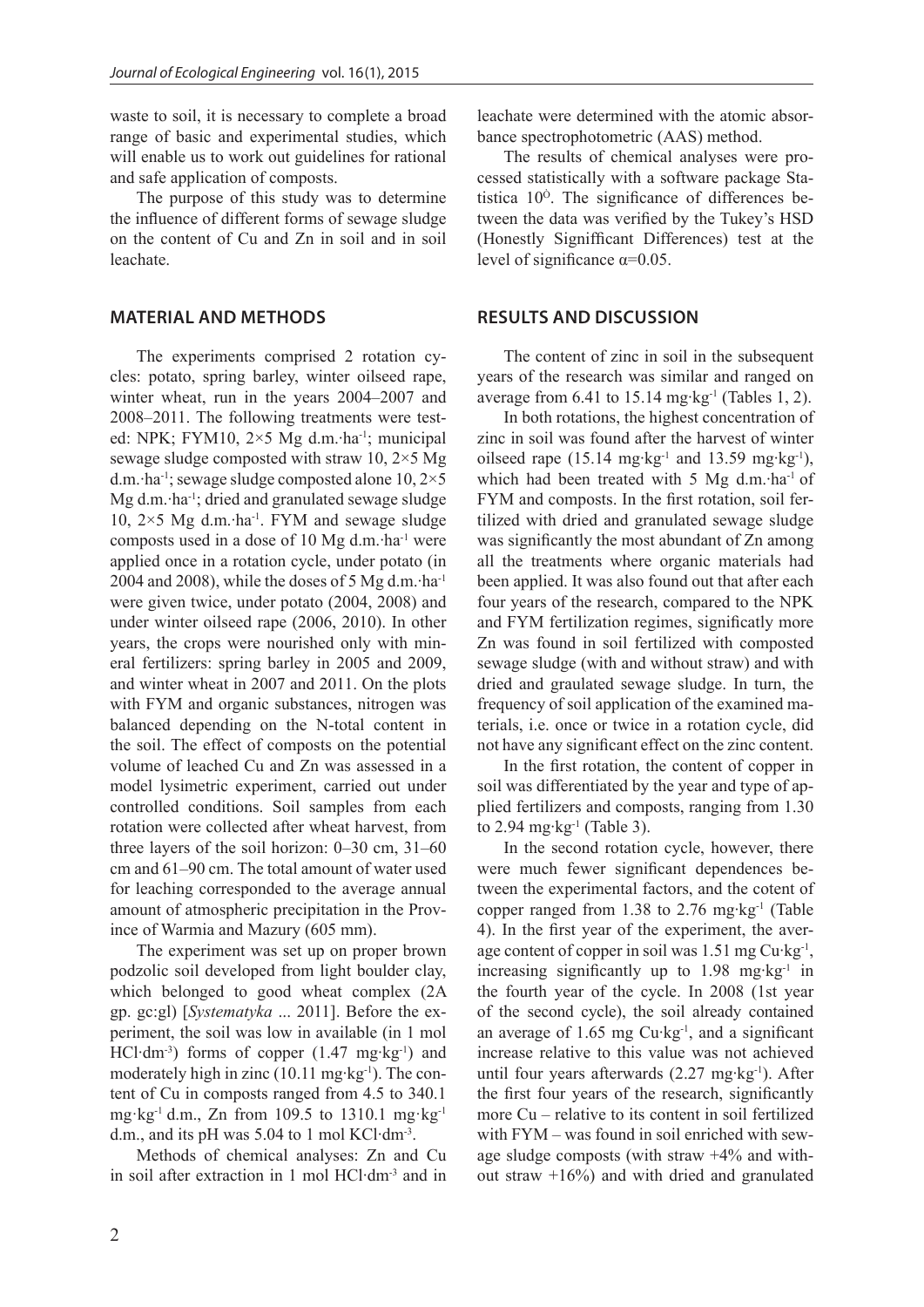| Year                 | Frequency of<br>application                                                                                                                | <b>NPK</b> | <b>FYM</b> | Compost from<br>sewage sludge<br>and straw | Compost from<br>sewage sludge | Dried and<br>granulated<br>sewage sludge | Mean              |
|----------------------|--------------------------------------------------------------------------------------------------------------------------------------------|------------|------------|--------------------------------------------|-------------------------------|------------------------------------------|-------------------|
|                      | a                                                                                                                                          |            | 8.53       | 10.07                                      | 12.52                         | 15.84                                    | 11.63             |
| 2004                 | b                                                                                                                                          | 11.21      | 9.40       | 10.48                                      | 10.50                         | 11.60                                    | 10.64             |
|                      | mean                                                                                                                                       |            | 8.97       | 10.28                                      | 11.51                         | 13.72                                    | 11.14             |
|                      | a                                                                                                                                          |            | 5.56       | 7.03                                       | 8.13                          | 7.88                                     | 6.67              |
| 2005                 | b                                                                                                                                          | 4.76       | 5.77       | 6.45                                       | 6.81                          | 6.98                                     | 6.16              |
|                      | mean                                                                                                                                       |            | 5.67       | 6.74                                       | 7.47                          | 7.43                                     | 6.41              |
| 2006                 | a                                                                                                                                          | 9.01       | 11.06      | 19.41                                      | 11.16                         | 20.49                                    | 14.23             |
|                      | b                                                                                                                                          |            | 11.50      | 14.18                                      | 18.56                         | 27.04                                    | 16.06             |
|                      | mean                                                                                                                                       |            | 11.28      | 16.80                                      | 14.86                         | 23.77                                    | 15.14             |
|                      | a                                                                                                                                          | 5.55       | 8.90       | 7.70                                       | 9.53                          | 15.06                                    | 9.35              |
| 2007                 | b                                                                                                                                          |            | 6.51       | 8.38                                       | 9.66                          | 24.66                                    | 10.95             |
|                      | mean                                                                                                                                       |            | 7.71       | 8.04                                       | 9.59                          | 19.86                                    | 10.15             |
|                      | a                                                                                                                                          |            | 8.51       | 11.05                                      | 10.33                         | 14.82                                    | 10.47             |
| Mean                 | b                                                                                                                                          | 7.63       | 8.30       | 9.88                                       | 11.38                         | 17.57                                    | 10.95             |
|                      | mean                                                                                                                                       |            | 8.41       | 10.46                                      | 10.86                         | 16.19                                    | $\qquad \qquad -$ |
| <b>HSD P&lt;0.05</b> | year of experiment 1.21<br>fertilizer 1.49<br>frequency of application n.s.<br>year*fertilizer 3.84<br>year* frequency of application 1.72 |            |            |                                            |                               |                                          |                   |

Table 1. Content of available forms of zinc in soil in the first rotation cycle (mg Zn⋅kg<sup>-1</sup>)

 $a$  – once in a rotation;  $b$  – twice in a rotation

fertilizer\* frequency of application 2.11 year\*fertilizer\* frequency of application 5.43

| Year | Frequency of<br>application | <b>NPK</b> | <b>FYM</b> | Compost from<br>sewage sludge<br>and straw | Compost from<br>sewage sludge | Dried and<br>granulated<br>sewage sludge | Mean  |
|------|-----------------------------|------------|------------|--------------------------------------------|-------------------------------|------------------------------------------|-------|
|      | a                           |            | 12.10      | 12.83                                      | 11.96                         | 17.30                                    | 12.79 |
| 2008 | b                           | 9.76       | 10.57      | 15.91                                      | 17.33                         | 12.45                                    | 13.21 |
|      | mean                        |            | 11.33      | 14.37                                      | 14.65                         | 14.88                                    | 13.00 |
|      | a                           |            | 8.79       | 11.62                                      | 9.73                          | 11.52                                    | 9.74  |
| 2009 | b                           | 7.02       | 10.80      | 9.48                                       | 11.08                         | 10.29                                    | 9.73  |
|      | mean                        |            | 9.80       | 10.55                                      | 10.40                         | 10.91                                    | 9.74  |
|      | a                           | 12.60      | 10.36      | 13.03                                      | 14.69                         | 18.72                                    | 13.88 |
| 2010 | b                           |            | 10.06      | 13.22                                      | 14.59                         | 16.03                                    | 13.30 |
|      | mean                        |            | 10.21      | 13.13                                      | 14.64                         | 17.38                                    | 13.59 |
|      | a                           |            | 8.40       | 13.10                                      | 13.09                         | 14.27                                    | 12.30 |
| 2011 | b                           | 12.62      | 10.89      | 10.56                                      | 10.26                         | 12.41                                    | 11.35 |
|      | mean                        |            | 9.65       | 11.83                                      | 11.68                         | 13.34                                    | 11.82 |
|      | a                           |            | 9.91       | 12.65                                      | 12.37                         | 15.46                                    | 12.18 |
| Mean | b                           | 10.50      | 10.58      | 12.29                                      | 13.32                         | 12.80                                    | 11.90 |
|      | mean                        |            | 10.25      | 12.47                                      | 12.84                         | 14.13                                    |       |

| <b>Table 2.</b> Content of available Zn forms in soil in the second rotation cycle $(mg Zn \cdot kg^{-1})$ |  |  |  |
|------------------------------------------------------------------------------------------------------------|--|--|--|
|------------------------------------------------------------------------------------------------------------|--|--|--|

HSD P<0.05

year of experiment 1.52 fertilizer 1.87 frequency of application n.s. year\*fertilizer 4.80 year\* frequency of application n.s. fertilizer\* frequency of application n.s. year\*fertilizer\* frequency of application n.s.

 $a$  – once in a rotation;  $b$  – twice in a rotation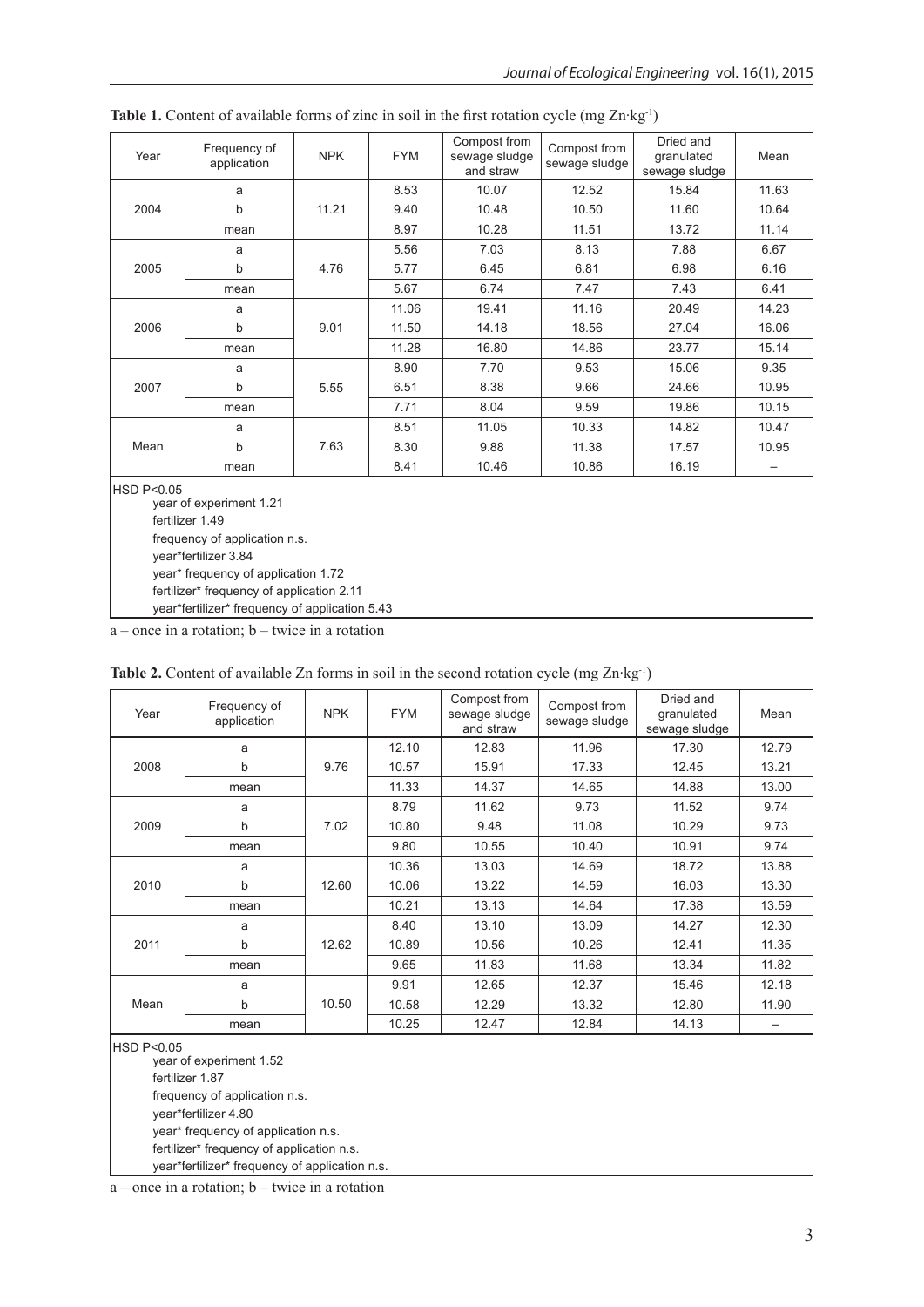| Year       | Frequency of<br>application                                                                                                                                                              | <b>NPK</b> | <b>FYM</b> | Compost from<br>sewage sludge<br>and straw | Compost from<br>sewage sludge | Dried and<br>granulated<br>sewage sludge | Mean              |
|------------|------------------------------------------------------------------------------------------------------------------------------------------------------------------------------------------|------------|------------|--------------------------------------------|-------------------------------|------------------------------------------|-------------------|
|            | a                                                                                                                                                                                        |            | 1.43       | 1.67                                       | 1.49                          | 1.61                                     | 1.54              |
| 2004       | b                                                                                                                                                                                        | 1.49       | 1.17       | 1.15                                       | 1.67                          | 1.97                                     | 1.49              |
|            | mean                                                                                                                                                                                     |            | 1.30       | 1.41                                       | 1.58                          | 1.79                                     | 1.51              |
|            | a                                                                                                                                                                                        |            | 1.53       | 1.72                                       | 1.79                          | 1.83                                     | 1.67              |
| 2005       | $\mathsf{b}$                                                                                                                                                                             | 1.48       | 1.52       | 1.46                                       | 1.70                          | 1.75                                     | 1.58              |
|            | mean                                                                                                                                                                                     |            | 1.53       | 1.59                                       | 1.74                          | 1.79                                     | 1.63              |
| 2006       | a                                                                                                                                                                                        | 1.33       | 1.56       | 1.63                                       | 1.74                          | 1.95                                     | 1.64              |
|            | b                                                                                                                                                                                        |            | 1.55       | 1.58                                       | 1.83                          | 1.92                                     | 1.64              |
|            | mean                                                                                                                                                                                     |            | 1.55       | 1.60                                       | 1.79                          | 1.93                                     | 1.64              |
|            | a                                                                                                                                                                                        | 1.53       | 1.87       | 1.77                                       | 1.87                          | 2.21                                     | 1.85              |
| 2007       | b                                                                                                                                                                                        |            | 1.61       | 1.72                                       | 2.06                          | 3.67                                     | 2.12              |
|            | mean                                                                                                                                                                                     |            | 1.74       | 1.74                                       | 1.96                          | 2.94                                     | 1.98              |
|            | a                                                                                                                                                                                        |            | 1.60       | 1.70                                       | 1.72                          | 1.90                                     | 1.67              |
| Mean       | b                                                                                                                                                                                        | 1.46       | 1.46       | 1.48                                       | 1.82                          | 2.33                                     | 1.71              |
|            | mean                                                                                                                                                                                     |            | 1.53       | 1.59                                       | 1.77                          | 2.11                                     | $\qquad \qquad -$ |
| HSD P<0.05 | year of experiment 0.11<br>fertilizer 0.13<br>frequency of application n.s.<br>year*fertilizer 0.34<br>year* frequency of application 0.15<br>feartilizer* frequency of application 0.18 |            |            |                                            |                               |                                          |                   |

|  |  | Table 3. Content of available Cu forms in soil in the first rotation cycle (mg Cu·kg <sup>-1</sup> ) |  |  |  |  |  |  |
|--|--|------------------------------------------------------------------------------------------------------|--|--|--|--|--|--|
|--|--|------------------------------------------------------------------------------------------------------|--|--|--|--|--|--|

 $a$  – once in a rotation;  $b$  – twice in a rotation

year\*fertilizer\* frequency of application 0.47

| Year | Frequency of<br>application | <b>NPK</b> | <b>FYM</b> | Compost from<br>Compost from<br>sewage sludge<br>sewage sludge<br>and straw |      | Dried and<br>granulated<br>sewage sludge | Mean |
|------|-----------------------------|------------|------------|-----------------------------------------------------------------------------|------|------------------------------------------|------|
|      | a                           |            | 1.39       | 1.73                                                                        | 1.76 | 1.96                                     | 1.66 |
| 2008 | b                           | 1.46       | 1.37       | 1.57                                                                        | 1.91 | 1.93                                     | 1.65 |
|      | mean                        |            | 1.38       | 1.65                                                                        | 1.83 | 1.94                                     | 1.65 |
|      | a                           |            | 1.55       | 1.93                                                                        | 2.03 | 2.30                                     | 1.87 |
| 2009 | b                           | 1.55       | 1.45       | 1.73                                                                        | 2.21 | 2.16                                     | 1.82 |
|      | mean                        |            | 1.50       | 1.83                                                                        | 2.12 | 2.23                                     | 1.85 |
|      | a                           | 1.60       | 1.47       | 1.89                                                                        | 1.70 | 2.11                                     | 1.75 |
| 2010 | b                           |            | 1.28       | 1.50                                                                        | 1.36 | 3.42                                     | 1.83 |
|      | mean                        |            | 1.37       | 1.70                                                                        | 1.53 | 2.76                                     | 1.79 |
|      | a                           |            | 1.82       | 2.50                                                                        | 2.25 | 2.53                                     | 2.29 |
| 2011 | b                           | 2.33       | 2.33       | 2.21                                                                        | 2.05 | 2.38                                     | 2.26 |
|      | mean                        |            | 2.08       | 2.36                                                                        | 2.15 | 2.45                                     | 2.27 |
|      | a                           |            | 1.56       | 2.01                                                                        | 1.94 | 2.22                                     | 1.89 |
| Mean | b                           | 1.74       | 1.61       | 1.75                                                                        | 1.88 | 2.47                                     | 1.89 |
|      | mean                        |            | 1.58       | 1.88                                                                        | 1.91 | 2.35                                     |      |

|  |  | <b>Table 4.</b> Content of available Cu forms in soil in the second rotation cycle $(mg Cu \cdot kg^{-1})$ |  |  |  |  |  |  |  |  |  |
|--|--|------------------------------------------------------------------------------------------------------------|--|--|--|--|--|--|--|--|--|
|--|--|------------------------------------------------------------------------------------------------------------|--|--|--|--|--|--|--|--|--|

**HSD P<0.05** year of experiment 0.38

fertilizer 0.47 frequency of application n.s. year\*fertilier n.s. year\* frequency of application n.s. fertilizer\* frequency of application n.s.

year\*fertilizer\* frequency of application n.s.

a – once in a rotation; b – twice in a rotation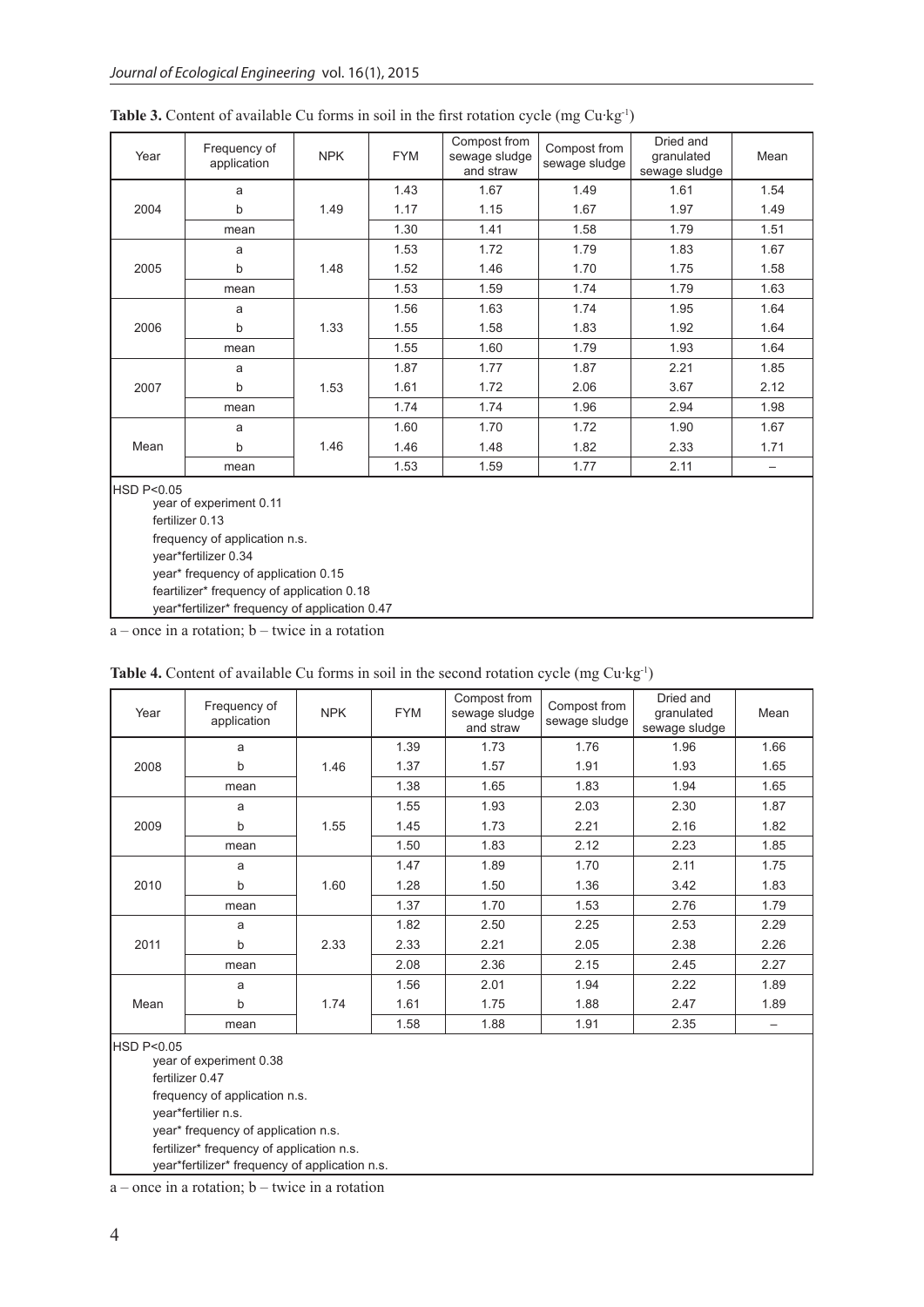sewage sludge (+38%). In the second rotation cycle, a significat increase in the Cu content in soil (+49%) was found only in response to dried compost. The frequency of application did not have any significant effect on the modification of the soil abundance of copper. In both rotations, a positive residual effect on this characteristic was demonstrated for the applied NPK fertilizers, FYM and composts.

During the treatment of wastewater and sewage, heavy metals are removed and accumulated in the sewage sludge. Their total content does not mirror the potential threat which they pose to the environment. Metals bound with aluminum silicates, metal sulphates and strong metal-organic bonds are immobile forms and do not create toxicological risk. Ion-exchangable forms, oxides and cabonates can permeate into soil and water environments, where they can be a source of nutrients for plants. However, in high concentrations, they can threaten plants as well as the soil and water environment [Gawdzik 2012]. Results of numerous investigations suggest some increase in the content of heavy metals observed in soils fertilized with sewage sludge, but it is small enough to leave the soil pollution class assignment as zero pollution soils [Bowszys et al. 2009b, Greinert et al. 2009, Niedźwiecki et al. 2009]. According to Sienkiewicz and Czarnecka [2012], in alkaline soils, a rise in the content of available forms of Cu, Zn and Mn in a soil fertilized with large doses (up to  $280$  t·ha<sup>-1</sup>) did not threaten the environment, but just improved the nutrition of plants with these microelements. In another study, Sienkiewicz et al. [2009] showed that the content of available forms of copper, zinc and manganese in soil regularly fertilized with FYM was much

higher than in soil with sole mineral fertilization. Gondek [2010] determined that fertilization with FYM and sewage sludge in the first year did not cause significant mobilization of mobile forms of zinc in soil. However, as a result of the mineralization of organic materials and progressing soil alkalization, in the second and third year of the experiment, the content of mobile zinc forms increased, although to a lesser extent than in response to mineral fertilization.

Trace minerals, if present in sewage sludge in high concentrations, can be a threat to the soil and water environment [Witczak, Adamczyk 1995, Rozporządzenie... 2008]. The volume of microelements lost by leaching is highly varied. The application of fertilizer components in doses highly exceeding the crops' nutritional demands may lead to changes in the ionic balance of the soil solution and cause the transfer of nutrients to groundwater [Gondek 2009]. A single application of even a large dose of sewage sludge will not trigger a distinct increase in leaching heavy metals from soil relative to FYM or mineral NPK fertilization. On the other hand, due to the positive balance of these elements in soil, long-term application of sewage sludge could be problematic, especially when soil acidity is raised and, consequently, the mobility of elements as well as their leachability are higher [Sevel et al. 2014]. Milinovic et al. [2014] claim that the drying of sewage sludge prior to its application to soil in general reduces the leaching of zinc but increases copper loss by leaching from the sludge. According to Page et al. [2014], the soil reaction cannot be treated as an exclusive indicator in the assessment of the mobility of heavy metals in soil, their phytoavailability and the risk of their migration



sewage sludge; dgss – dried and granulated sewage sludge;  $(I)$  – first rotation;  $(II)$  – second rotation;  $a$  – once in a rotation  $b$  – twice in a rotation)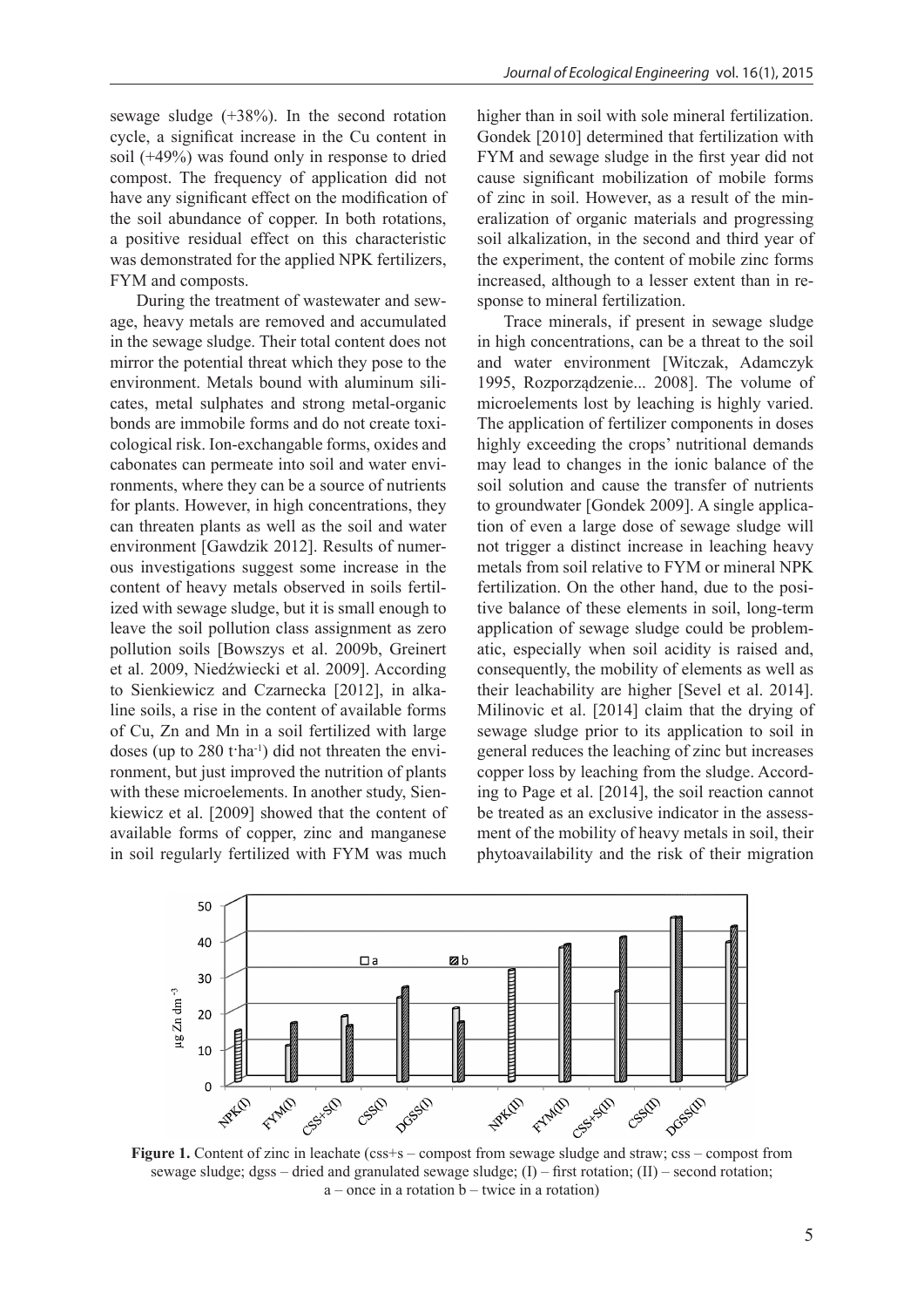

from sewage sludge; dgss – dried and granulated sewage sludge;  $(I)$  – first rotation;  $(II)$  – second rotation;  $a$  – once in a rotation  $b$  – twice in a rotation)

to water environment. Kopeć et al. [1991] demonstrated that the use of organic fertilization reduced the transfer of microelements deep into the soil profile.

The content of zinc in leachate from soils fertilized with NPK, FYM, composts and dried sewage sludge was significantly varied depending on the rotation (Figure 1). After the first rotation, the amount of zinc in leachate ranged from 10.0 to 26.1µg∙dm-3, and after the second one was twice as high (from 25.0 to 45.4 μg⋅dm<sup>-3</sup>). The highest loss of zinc by leaching in the first and second rotation (on average 24.7 and 45.4 µg∙dm-3) was found in the soil leachate from the treatment fertilized by compost from sewage sludge (containing 1310 mg Zn∙kg d.m.). Fertilization of soil with compost from sewage sludge and straw or with dried and granulated sewage sludge modified the content of zinc in leachate differently depending on the frequency of application. In both rotations, the leaching of Zn from soil was higher following the application of composts, which were 3- to 7-fold richer in this element than FYM.

The hydrogeochemical background characteristic for the groudwaters in Poland varies from 0.01 to 0.5 mg Cu∙dm-3 [Rozporządzenie… 2008]. Among the organic materials used for soil fertilization, sewage sludge composted without straw contained most copper (340 mg⋅kg<sup>-1</sup>s.m.). This explains why the leachate collected after the first rotation from this treatment also had the highest copper content (on average 40.7 µg⋅dm<sup>-3</sup>) (Figure 2). Less copper was leached after the appliction of dried sewage sludge (on average 35.1 µg∙dm-3) and compost with straw (on average 27.8 µg∙dm-3). The least copper was lost by leaching from soil with mineral fertilization alone (16.2  $\mu$ g dm<sup>-3</sup>). In the second rotation, the content of copper in leachate from soil fertilized by sewage sludge composted without any additives was the lowest (above 17 µg∙dm-3), and the highest one was determined after the application of compost with straw (on average 43.8 µg∙dm-3).

## **CONCLUSIONS**

- 1. Application of sewage sludge composted without straw one or twice during a rotation cycle to fertilize soil significantly increases the soil content of available forms of zinc and copper, but retains the same soil abundance class (medium for Zn and low for Cu)
- 2. The content of zinc and copper in soil leachate varies depending on the rotation and applied fertilization. Most copper in both rotations (24.7 and 45.4 µg⋅dm<sup>-3</sup>) is leached from soil fertilized with composted sewage sludge. In the first rotation, most copper (40.7 µg∙dm-3) was also leached from the soil fertilized with this compost, but in the second rotation the highest loss of copper by leaching occurred from soil fertilized with sewage sludge composted with straw (43.8 µg∙dm-3).

#### **REFERENCES**

1. Bowszys T., Wierzbowska J., Bowszys J. 2009a. Content and removal of Cu and Zn with harvested crops grown on soil fertilized with composted municipal sewage sludge. J. Elem. 14(1), 23–32.